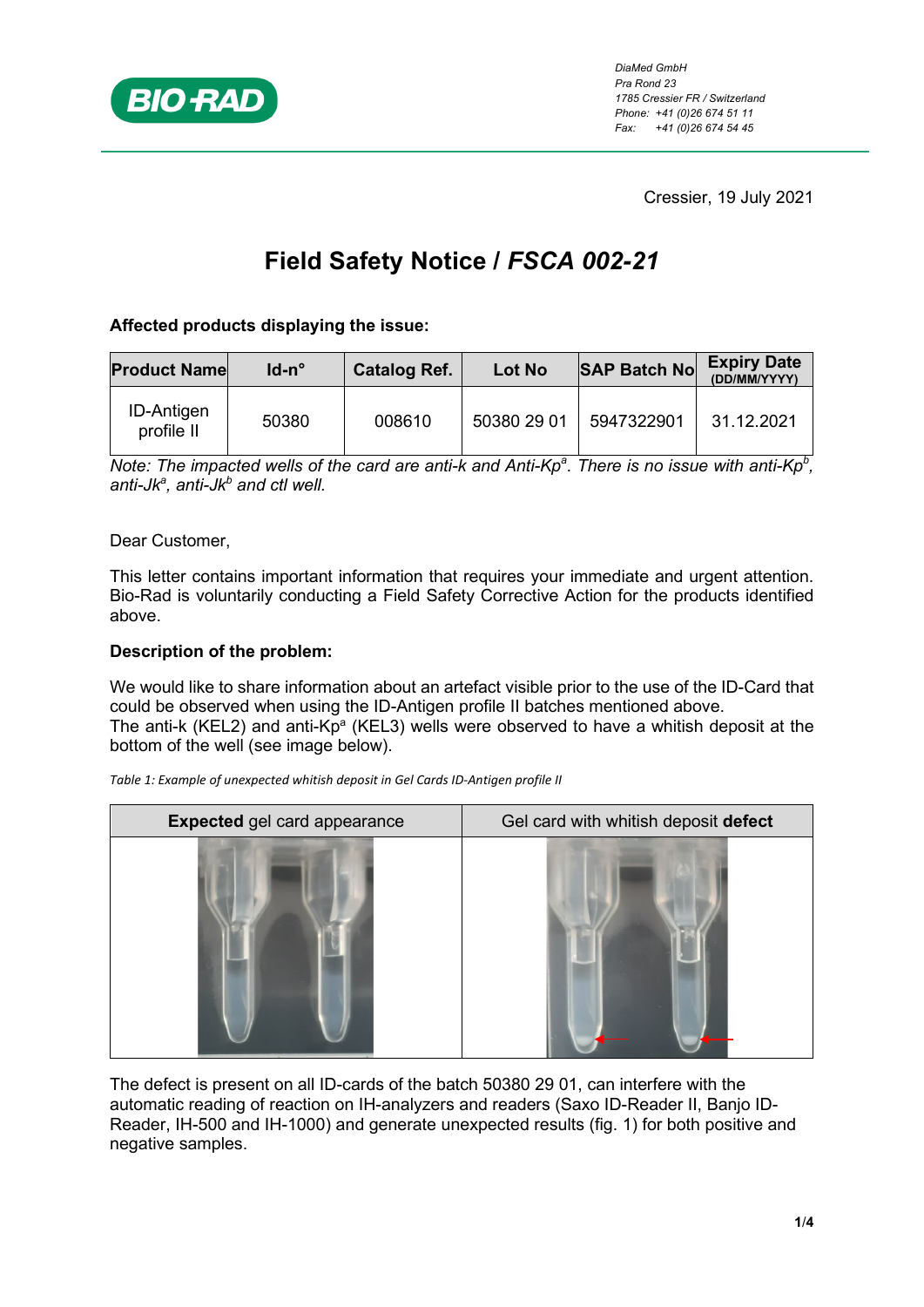

*DiaMed GmbH Pra Rond 23 1785 Cressier FR / Switzerland Phone: +41 (0)26 674 51 11 Fax: +41 (0)26 674 54 45*



*Figure 1: Examples of an expected positive (left image) and expected negative (right image) results when using the impacted ID-Cards.*

## **Impact on the patient:**

The following table summarizes the impact and the risks for each application for false positive reactions and uninterpretable reactions.

|                                                    | <b>Application</b>                                        | Impact                                                                                                                                                                                                                                                                                                                                                                                                                                                                   |
|----------------------------------------------------|-----------------------------------------------------------|--------------------------------------------------------------------------------------------------------------------------------------------------------------------------------------------------------------------------------------------------------------------------------------------------------------------------------------------------------------------------------------------------------------------------------------------------------------------------|
| result                                             | Impact on the Typing of k and<br>Kp <sup>a</sup> antigens | There is a risk of uninterpretable or false positive results<br>for the typing of the targeted antigen when carried out with<br>lot numbers listed above.                                                                                                                                                                                                                                                                                                                |
| <b>Risk in the</b><br>context of<br>donor typing   | Typing of k<br>antigen                                    | <b>Major clinical impact:</b><br>k negative blood is extremely scarce. An uninterpretable<br>result would lead to delay the provision of k negative blood<br>that could benefit to patients presenting with an anti-k and<br>requiring a transfusion.<br>A false positive result would lead to miss a rare blood<br>donor that could benefit to patients presenting with an anti-<br>k and requiring a transfusion.                                                      |
|                                                    | Typing of Kp <sup>a</sup><br>antigen                      | <b>Negligible clinical impact:</b><br>Uninterpretable reaction could delay the result by requiring<br>further tests to select red cells compatible for transfusion<br>when an anti-Kpª is suspected.<br>$Kpa$ positive red blood cell units will not be used for patient<br>with a known anti-Kpª.                                                                                                                                                                       |
| <b>Risk in the</b><br>context of<br>patient typing | Typing of k<br>antigen                                    | <b>Minor clinical impact</b><br>An uninterpretable or false positive reaction could delay<br>the result due to further investigation needed. A<br>crossmatch will be performed prior a transfusion if the<br>patient presents with an alloantibody.<br>In an antenatal setting, further tests will be needed to<br>ascertain the antibody specificity and assess its<br>concentration by titration.                                                                      |
|                                                    | Typing of Kp <sup>a</sup><br>antigen                      | <b>Negligible to Minor Clinical Impact:</b><br>Uninterpretable reaction could delay the result by requiring<br>further tests to select red cells compatible for transfusion<br>when an anti-Kpª is suspected.<br>$Kpa$ positive red blood cell units will not be used for patient<br>with a known anti-Kp <sup>a</sup> .<br>In an antenatal setting, further tests will be needed to<br>ascertain the antibody specificity and assess its<br>concentration by titration. |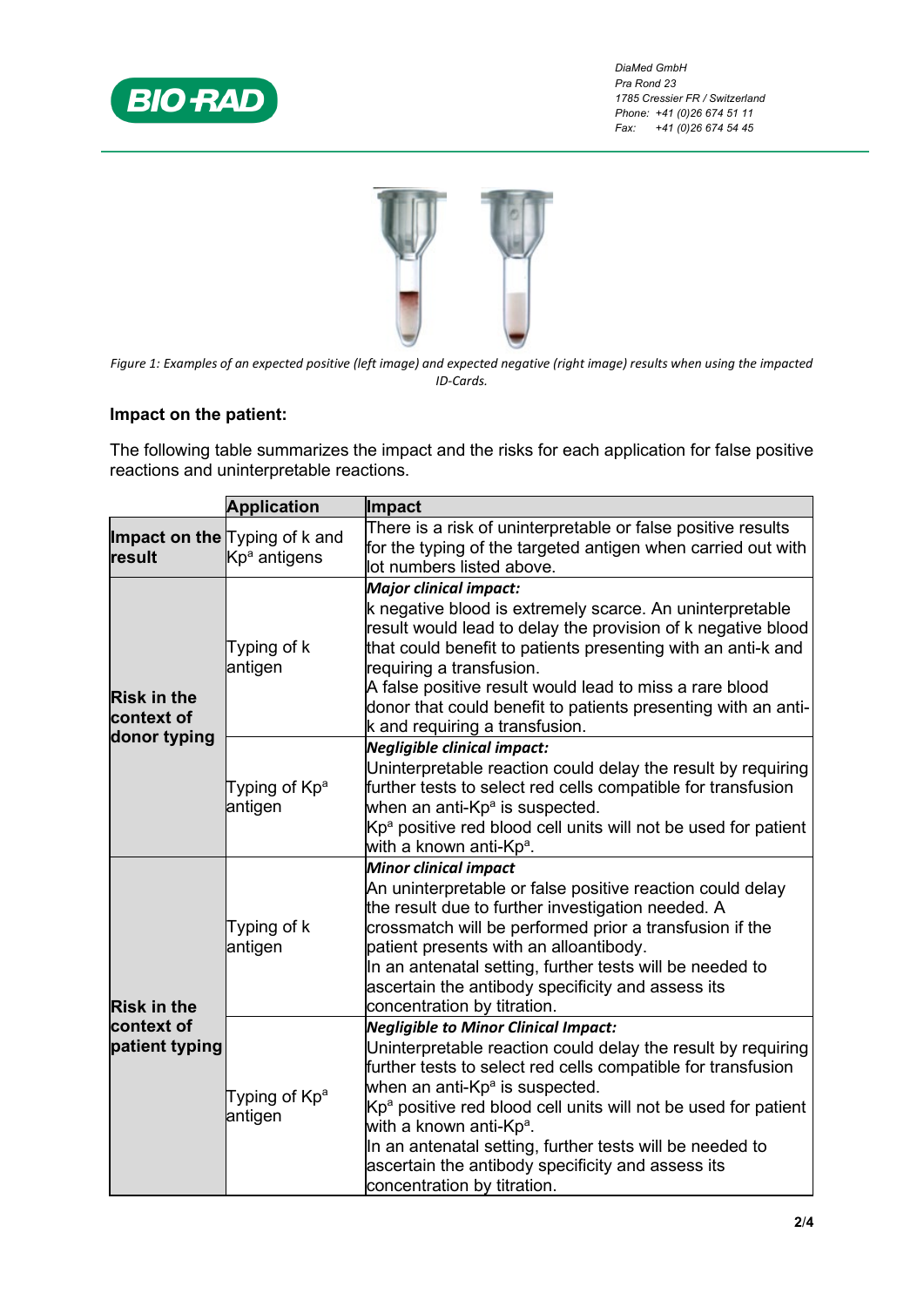

We advise you to assess this situation with your biologist to determine if retesting is deemed necessary and take the appropriate course of action depending on the patient's clinical conditions, medical history, and other relevant laboratory data.

### **Immediate protective measure for the user:**

We kindly ask you to carry out the following actions:

- 1. **Stop using** the ID-Cards «ID-Antigen Profile II» from lot number **50380 29 01** and discard those not used yet
- 2. Use another batch of "ID-Antigen Profile II" or other ID-Cards intended for the k and  $Kp<sup>a</sup>$  antigen typing as:

| <b>Product Name</b>                   | ld-n° | <b>Catalog No</b> |
|---------------------------------------|-------|-------------------|
| Anti-Kp <sup>a</sup>                  | 50290 | 007301            |
| Anti-Kp <sup>a</sup> /Kp <sup>b</sup> | 51260 | 006061            |
| Anti-K/k                              | 51220 | 006021            |

3. Fill out and sign the customers' acknowledgment of receipt form «Customer Field action response form» and send it back as well as the «Certificate of destruction» attached.

We request you transfer this information to all persons impacted in your institution and/or forward it to all locations where products may have been transferred.

Please note that the relevant European Regulatory Agency has been advised of this Field Safety Corrective Action.

In case of any questions, in the first instance, please contact your local technical support:

## *[insert local contact information/e-mail address]*

Our representatives are briefed to help you manage this situation.

We apologize for any inconvenience that may have been caused by this action and we appreciate your prompt cooperation in this matter.

Yours sincerely,

*Quality Assurance Representative Marketing Director Immunohematology*

Diane Galéa **Marc Meyer** Marc Meyer